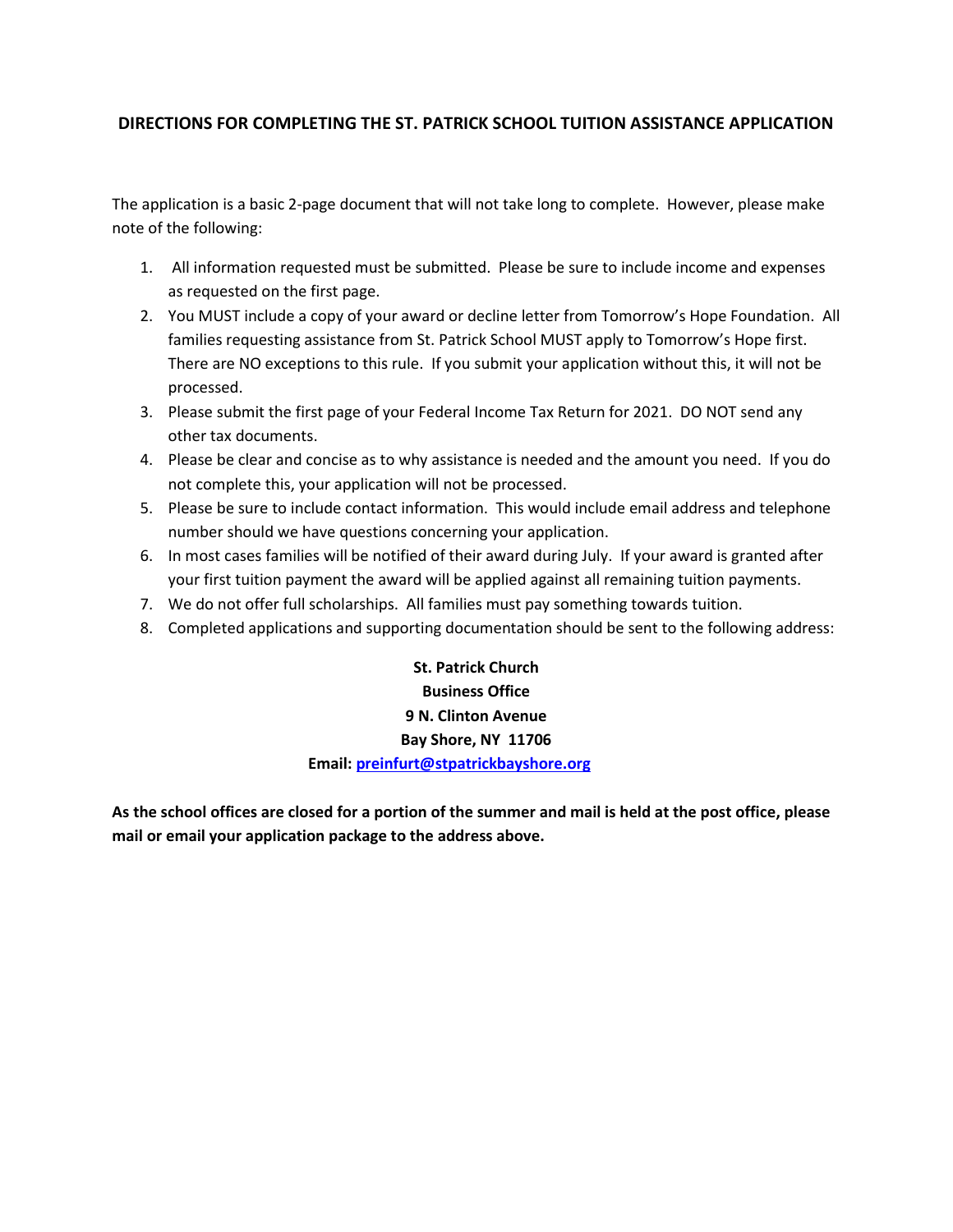# **ST. PATRICK SCHOOL TUITION ASSISTANCE FORM ST. PATRICK CHURCH – BUSINESS OFFICE 9 N. CLINTON AVENUE BAY SHORE, NY 11706**

**EMAIL: [preinfurt@s](mailto:preinfurt@)tpatrickbayshore.org**

| Family Name                |     |          |                      |                                                                   |         |  |
|----------------------------|-----|----------|----------------------|-------------------------------------------------------------------|---------|--|
| Father:                    |     |          |                      |                                                                   |         |  |
|                            |     |          |                      |                                                                   |         |  |
|                            |     |          | Zip Code: 2000 Code: |                                                                   |         |  |
| Home Phone: 2008           |     |          |                      | Cell Phone: 2008                                                  |         |  |
|                            |     |          |                      | Marital Status ________ Married ________ Single ________ Divorced |         |  |
| Household Members:<br>Name | Age | Relation | Current School Grade |                                                                   | Tuition |  |
|                            |     |          |                      |                                                                   |         |  |
|                            |     |          |                      |                                                                   |         |  |
|                            |     |          |                      |                                                                   |         |  |
|                            |     |          |                      |                                                                   |         |  |
|                            |     |          |                      |                                                                   |         |  |

## **If others please use a separate sheet.**

| Gross Household Income: |             | Source: |  |  |
|-------------------------|-------------|---------|--|--|
| Father                  | /month      |         |  |  |
| Mother                  | /month<br>Φ |         |  |  |
| <b>SSI</b>              | /month      |         |  |  |
| Pension                 | /month<br>Φ |         |  |  |
| Child Support           | /month      |         |  |  |
| Alimony                 | /month      |         |  |  |
| Other Income            | /month      |         |  |  |

## Expenses:

| <b>Utilities</b> | /month<br>◡  |  |
|------------------|--------------|--|
| Medical          | /month<br>κD |  |
| Mortgage/Rent    | /month<br>κD |  |
| Loans            | /month<br>κD |  |
| Other            | /month<br>۰D |  |